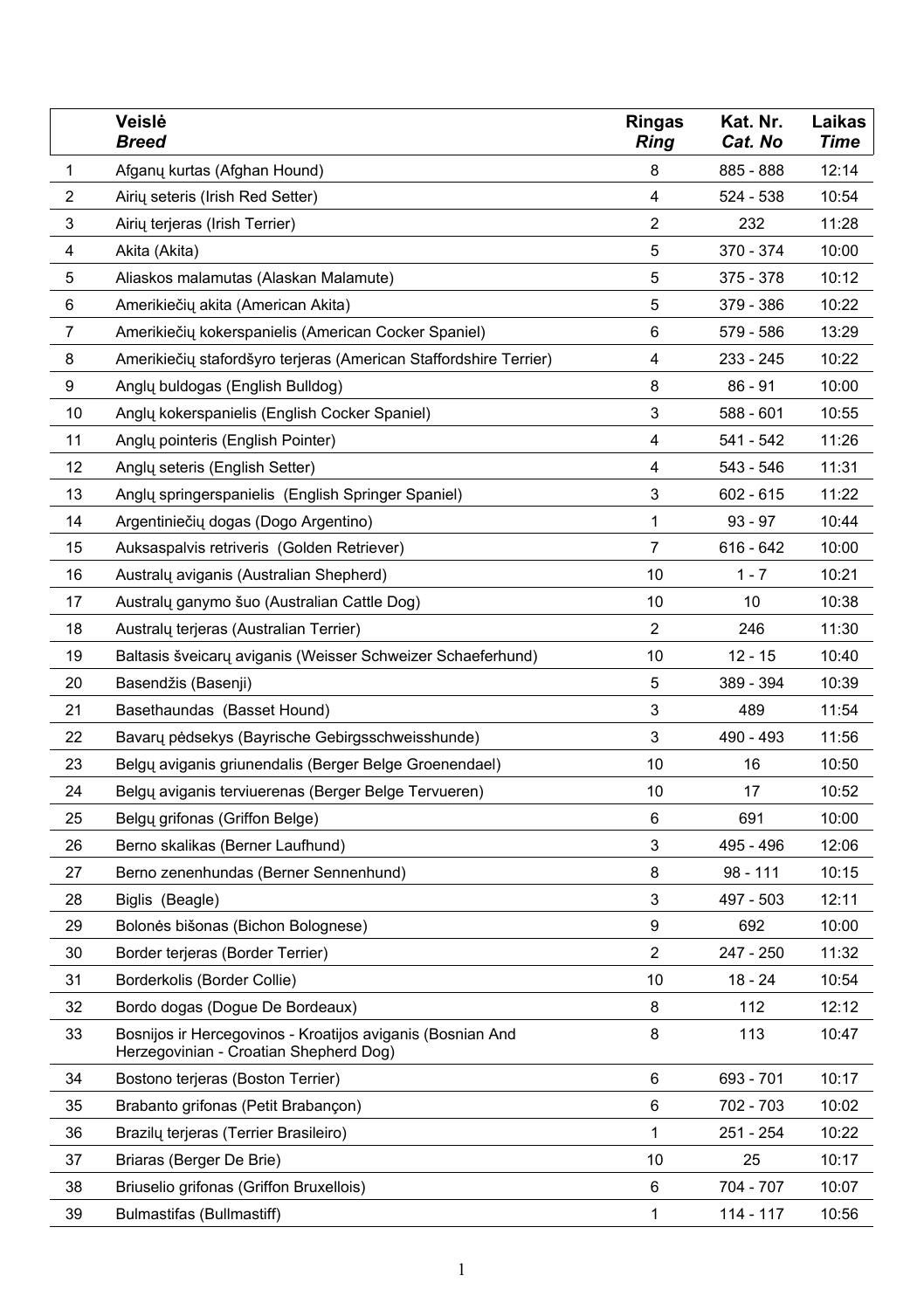| 40 | Bulterjeras (Bull Terrier)                                                    | 2              | 255       | 10:00 |
|----|-------------------------------------------------------------------------------|----------------|-----------|-------|
| 41 | Byveris (Biewer)                                                              | 3              | 920       | 10:19 |
| 42 | Cekų terjeras (Cesky Terrier)                                                 | $\overline{2}$ | 256       | 11:26 |
| 43 | Chodsko šuo (Chodsky Dog)                                                     | 10             | 26 - 27   | 12:57 |
| 44 | Ciau Ciau (Chow Chow)                                                         | 5              | 397 - 398 | 10:49 |
| 45 | Čihuahua ilgaplaukis (Chihuahua (Pelo largo))                                 | 9              | 708 - 712 | 13:02 |
| 46 | Cihuahua trumpaplaukis (Chihuahua (Pelo corto))                               | 9              | 713 - 719 | 13:14 |
| 47 | Cvergšnauceris baltas (Zwergschnauzer (white))                                | 1              | 118 - 119 | 11:06 |
| 48 | Cvergšnauceris juodas (Zwergschnauzer (black))                                | 1              | 120 - 134 | 11:11 |
| 49 | Cvergšnauceris juodas su įsidabriu (Zwergschnauzer (black and silver))        | 1              | 135 - 143 | 11:48 |
| 50 | Cvergšnauceris pipirai su druska (Zwergschnauzer (pepper and salt))           | 1              | 144 - 150 | 12:10 |
| 51 | Dalmatinas (Dalmatinac)                                                       | 3              | 504 - 510 | 12:59 |
| 52 | Didysis pudelis (pilkas, abrikosinis) (Caniche Grand (grey, fawn))            | 9              | 720 - 728 | 11:12 |
| 53 | Didysis pudelis (ruda, juoda, balta) (Caniche Grand (brown, black,<br>white)) | 9              | 729 - 738 | 11:32 |
| 54 | Dobermanas (Dobermann)                                                        | 8              | 151 - 161 | 10:49 |
| 55 | Džeko Raselo terjeras (Jack Russell Terrier)                                  | 2              | 257 - 265 | 10:12 |
| 56 | Estrelos aviganis ilgaplaukis (Cao de Serra da Estrela (pelo comprido))       | 8              | 162       | 12:10 |
| 57 | Estų skalikas (Estonian Hound)                                                | 3              | 511       | 12:28 |
| 58 | Eurazijos špicas (Eurasier)                                                   | 10             | 399 - 401 | 13:07 |
| 59 | Falenas (Phalene)                                                             | 6              | 739       | 11:09 |
| 60 | Flamandų buvjė (Bouvier Des Flandres)                                         | 10             | 28        | 11:11 |
| 61 | Garbanotasis bišonas (Bichon a Poil Frise)                                    | 6              | 740 - 752 | 10:37 |
| 62 | Garbanotasis retriveris (Curly Coated Retriever)                              | 3              | 643 - 645 | 10:45 |
| 63 | Hanoverio pėdsekys (Hannover'scher Schweisshund)                              | 3              | 512 - 513 | 12:30 |
| 64 | Havanos bišonas (Bichon Havanais)                                             | 6              | 753 - 755 | 11:51 |
| 65 | Hovavartas (Hovawart)                                                         | 8              | 164       | 11:16 |
| 66 | Ibisos šuo trumpaplaukis (Podenco Ibicenco (pelo corto))                      | 5              | 404 - 408 | 10:54 |
| 67 | Ilgaplaukis kolis (Collie Rough)                                              | 10             | 29 - 38   | 11:13 |
| 68 | Ilgaplaukis nykštukinis taksas (Dachshund Zwerg Langhaar)                     | 5              | 327 - 333 | 11:45 |
| 69 | Ilgaplaukis taksas (Dachshund Standard Langhaar)                              | 5              | 334 - 338 | 12:02 |
| 70 | Ilgaplaukis triušinis taksas (Dachshund Kaninchen Langhaar)                   | 5              | 339       | 11:43 |
| 71 | Ispanų vandens šuo (Perro De Aqua Espanol)                                    | 7              | 646 - 650 | 11:05 |
| 72 | Italy brakas (Bracco Italiano)                                                | 3              | 547 - 549 | 13:16 |
| 73 | Italų spinonas (Spinone Italiano)                                             | 3              | 550 - 551 | 13:23 |
| 74 | Japonų činas (Chin)                                                           | 9              | 756 - 762 | 10:02 |
| 75 | Jorkšyro terjeras (Yorkshire Terrier)                                         | 1              | 266 - 275 | 10:00 |
| 76 | Juodasis rusų terjeras (Russkiy Tchiorny Terrier)                             | 1              | 165 - 170 | 12:51 |
| 77 | Kanary dogas (Dogo Canario)                                                   | 8              | 171       | 11:18 |
| 78 | Kangalas (Coban Kopegi)                                                       | 8              | 172       | 11:20 |
| 79 | Karaliaus Karolio spanielis (King Charles Spaniel)                            | 9              | 763 - 765 | 10:17 |
| 80 | Kaukazo aviganis (Kavkazskaia Ovtcharka)                                      | 1              | 173 - 174 | 10:32 |
| 81 | Kavalieriaus Karaliaus Karolio spanielis (Cavalier King Charles Spaniel)      | 6              | 766 - 786 | 11:58 |
| 82 | Kernterjeras (Cairn Terrier)                                                  | 4              | 276 - 284 | 10:00 |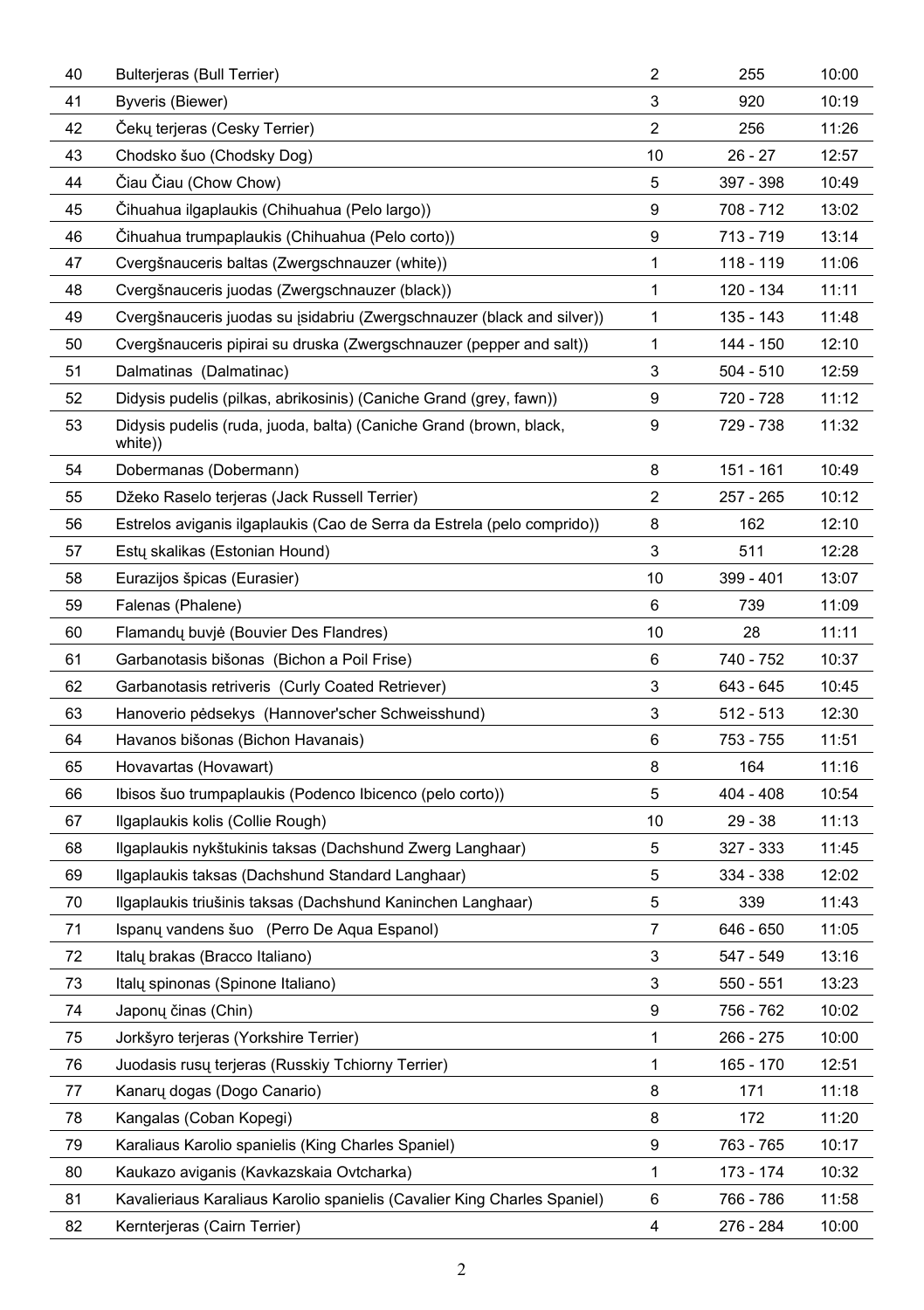| 83  | Kinų kuoduotasis šuo (Chinese Crested Dog)                                       | 6              | 787 - 790 | 11:11 |
|-----|----------------------------------------------------------------------------------|----------------|-----------|-------|
| 84  | Komondoras (Komondor)                                                            | 10             | 39        | 11:38 |
| 85  | Korsikos šuo (Cane Corso Italiano)                                               | 1              | 175 - 179 | 13:03 |
| 86  | Kromforlenderis (Kromfohrländer)                                                 | 9              | 791 - 793 | 10:24 |
| 87  | Kviečiaspalvis švelniaplaukis terjeras (Irish Soft Coated Wheaten<br>Terrier)    | $\overline{2}$ | 285       | 11:20 |
| 88  | Labradoro retriveris (Labrador Retriever)                                        | $\overline{7}$ | 651 - 660 | 11:17 |
| 89  | Landsyras (Landseer)                                                             | 8              | 181 - 182 | 11:22 |
| 90  | Lapių elniaganis (Lapinporokoira)                                                | 10             | 410       | 13:14 |
| 91  | Lasos apsas (Lhasa Apso)                                                         | 9              | 794 - 798 | 10:31 |
| 92  | Lenkų žemumų aviganis (Polski Owczarek Nizinny)                                  | 10             | 40        | 11:40 |
| 93  | Leonbergeris (Leonberger)                                                        | $\mathbf{1}$   | 183 - 187 | 13:15 |
| 94  | Levretė (Piccolo Levriero Italiano)                                              | 8              | 889 - 890 | 12:21 |
| 95  | Lietuvių skalikas (Lithuanian Hound)                                             | 3              | 921 - 927 | 10:02 |
| 96  | Lygiaplaukis retriveris (Flat Coated Retriever)                                  | 7              | 662 - 668 | 11:39 |
| 97  | Maltos bišonas (Maltese)                                                         | 6              | 799 - 811 | 11:21 |
| 98  | Mančesterio terjeras (Manchester Terrier)                                        | $\overline{2}$ | 286       | 11:22 |
| 99  | Mastifas (Mastiff)                                                               | 8              | 188       | 11:27 |
| 100 | Mažasis pudelis (pilkas, abrikosinis) (Caniche Moyen (grey, fawn))               | 9              | 812 - 814 | 11:54 |
| 101 | Mažasis pudelis (ruda, juoda, balta) (Caniche Moyen (brown, black,<br>white))    | 9              | 815 - 822 | 12:01 |
| 102 | Miniatiūrinis Amerikos aviganis (Miniature American Shepherd)                    | 10             | 42 - 43   | 13:02 |
| 103 | Mitelšnauceris juodas (Schnauzer (black))                                        | 1              | 189       | 12:27 |
| 104 | Mitelšnauceris pipirai su druska (Schnauzer (pepper and salt))                   | 1              | 190 - 191 | 12:29 |
| 105 | Mopsas (Pug)                                                                     | 6              | 823 - 830 | 12:38 |
| 106 | Naujosios Skotijos retriveris (Nova Scotia Duck Tolling Retriever)               | 3              | 669 - 675 | 10:26 |
| 107 | Niūfaundlendas (Newfoundland)                                                    | $\mathbf{1}$   | 194       | 13:25 |
| 108 | Norboteno špicas (Norbottenspets)                                                | 10             | 411 - 412 | 13:16 |
| 109 | Norfolko terjeras (Norfolk Terrier)                                              | $\overline{2}$ | 287 - 291 | 10:41 |
| 110 | Norvidžo terjeras (Norwich Terrier)                                              | $\overline{2}$ | 292 - 293 | 10:53 |
| 111 | Nykštukinis bulterjeras (Bull Terrier (Miniature))                               | $\overline{2}$ | 294 - 298 | 10:02 |
| 112 | Nykštukinis pinčeris (Zwergpinscher)                                             | 8              | 195 - 196 | 11:29 |
| 113 | Nykštukinis pudelis (pilkas, abrikosinis) (Caniche Nain (grey, fawn))            | 9              | 832 - 834 | 12:16 |
| 114 | Nykštukinis pudelis (ruda, juoda, balta) (Caniche Nain (brown, black,<br>white)) | 9              | 835 - 842 | 12:23 |
| 115 | Olandų mažasis spanielis (Kooikerhondje)                                         | 3              | 676 - 677 | 10:21 |
| 116 | Papiljonas (Papillon)                                                            | 6              | 843 - 847 | 12:58 |
| 117 | Pastoriaus Raselo terjeras (Parson Russell Terrier)                              | 2              | 299       | 10:32 |
| 118 | Pekinas (Pekingese)                                                              | 9              | 848 - 851 | 10:43 |
| 119 | Peru plikasis šuo (didysis) (Perro sin pelo del Perú (grande))                   | 10             | 413       | 13:21 |
| 120 | Pinčeris (Deutsche Pinscher)                                                     | 8              | 197 - 198 | 11:34 |
| 121 | Portugalų vandens šuo (Cao de Aqua Portugues)                                    | 3              | 678       | 10:43 |
| 122 | Prahos žiurkutis (Prazsky Krysarik)                                              | 9              | 852       | 10:53 |
| 123 | Prancūzų buldogas (Bouledogue Francais)                                          | 6              | 853 - 861 | 13:08 |
| 124 | Pulis (juodas, rudas, pilkas) (Puli (black, fawn, grey))                         | 10             | 44 - 47   | 11:42 |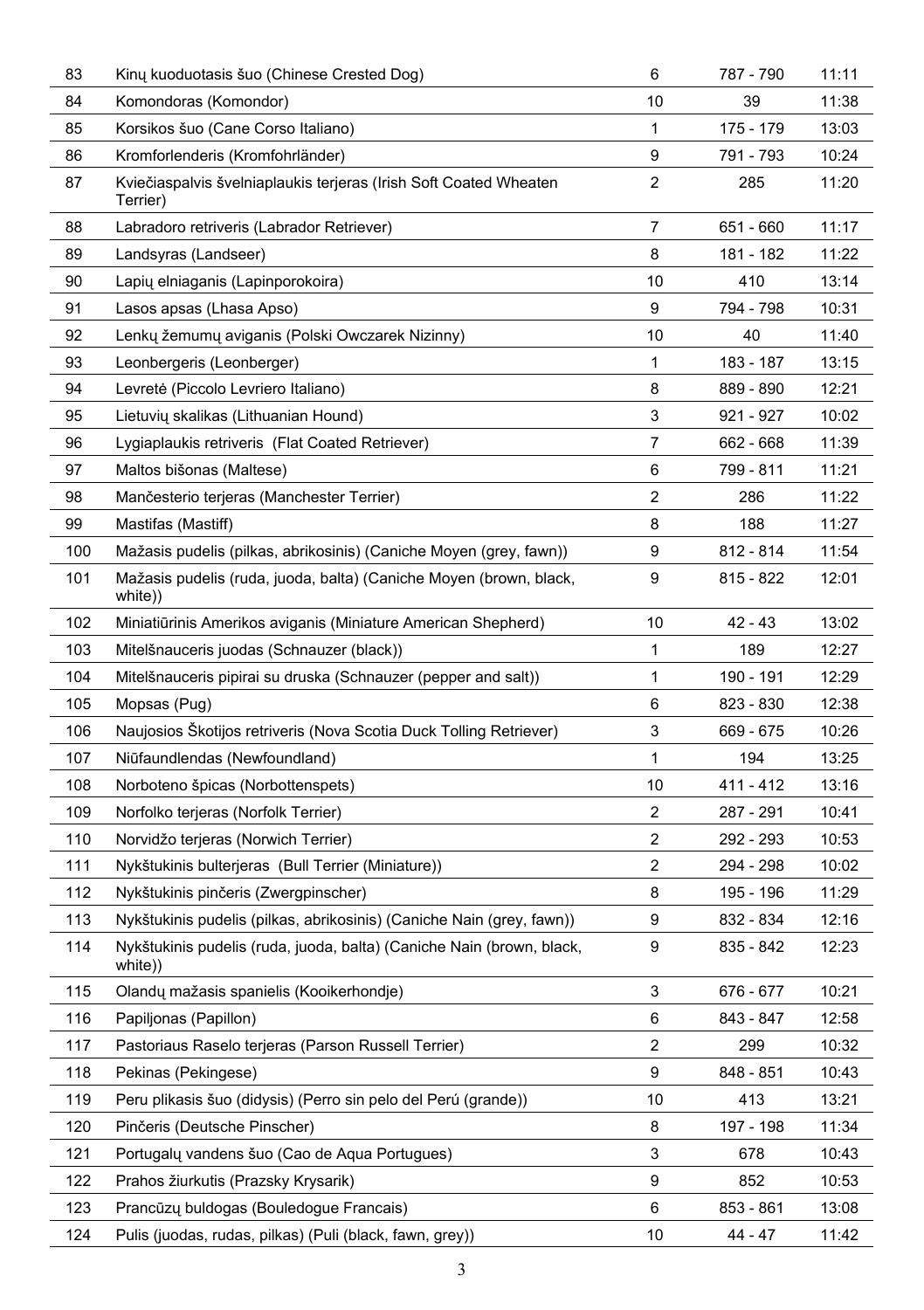| 125 | Pumis (Pumi)                                                     | 10             | 48          | 11:52 |
|-----|------------------------------------------------------------------|----------------|-------------|-------|
| 126 | Rodezijos ridžbekas (Rhodesian Ridgeback)                        | 3              | 514 - 520   | 12:35 |
| 127 | Romanijos vandens šuo (Lagotto Romagnolo)                        | 7              | 679 - 688   | 11:56 |
| 128 | Rotveileris (Rottweiler)                                         | 8              | 199 - 203   | 11:39 |
| 129 | Rusy ilgaplaukis kurtas (Borzoi)                                 | 8              | 891         | 12:26 |
| 130 | Rusų margasis bišonas (Russkaya tsvetnaya bolonka)               | 3              | 928         | 10:17 |
| 131 | Ryzenšnauceris juodas (Riesenschnauzer (black))                  | 1              | 204 - 210   | 12:34 |
| 132 | Saliukis (Saluki)                                                | 8              | 895 - 901   | 12:28 |
| 133 | Samojedas (Samoiedskaja sabaka)                                  | 5              | 414 - 421   | 11:06 |
| 134 | Sapendojas (Schapendoes)                                         | 10             | 49 - 51     | 11:54 |
| 135 | Sarpėjus (Shar Pei)                                              | 8              | 211         | 12:45 |
| 136 | Seltis (Shetland Sheepdog)                                       | 10             | $53 - 60$   | 12:01 |
| 137 | Si cu (Shih Tzu)                                                 | 9              | 864 - 869   | 10:55 |
| 138 | Siba (Shiba)                                                     | 5              | 423 - 428   | 11:23 |
| 139 | Sibiro haskis (Siberian Husky)                                   | 5              | 429 - 432   | 11:33 |
| 140 | Siperkas (Schipperke)                                            | 10             | 61          | 10:19 |
| 141 | Šiurkščiaplaukis nykštukinis taksas (Dachshund Zwerg Rauhhaar)   | 5              | 340 - 344   | 12:16 |
| 142 | Šiurkščiaplaukis taksas (Dachshund Standard Rauhhaar)            | 5              | 345 - 348   | 12:28 |
| 143 | Siurkščiaplaukis triušinis taksas (Dachshund Kaninchen Rauhhaar) | 5              | 349         | 12:14 |
| 144 | Skoty seteris (Gordon Setter)                                    | 4              | 553 - 556   | 11:41 |
| 145 | Skotų terjeras (Scottish Terrier)                                | 2              | 300 - 302   | 10:58 |
| 146 | Slugis (Sloughi)                                                 | 8              | $902 - 903$ | 12:47 |
| 147 | Stafordšyro bulterjeras (Staffordshire Bull Terrier)             | $\overline{2}$ | $303 - 308$ | 11:05 |
| 148 | Suo liūtukas (Lowchen)                                           | 6              | 870         | 13:20 |
| 149 | Suomių - Lapių špicas (Suomenlapinkoira)                         | 7              | 433 - 438   | 12:21 |
| 150 | Suomių laika (Suomenpystykorva)                                  | 10             | 439         | 13:23 |
| 151 | Suomių skalikas (Suomenajokoira)                                 | 3              | 521 - 523   | 12:52 |
| 152 | Svedų-lapių špicas (Swedish Lapphund)                            | 10             | 440         | 13:25 |
| 153 | Tailando Bangkaew šuo (Thai Bangkaew Dog)                        | 10             | 441         | 13:27 |
| 154 | Tenterfield terjeras (Tenterfield Terrier)                       | 3              | 929         | 10:00 |
| 155 | Tibeto spanielis (Tibetan Spaniel)                               | 9              | 871         | 11:10 |
| 156 | Toipudelis (Caniche Toy)                                         | 9              | 872 - 880   | 12:40 |
| 157 | Trumpaplaukis foksterjeras (Fox Terrier Smooth)                  | 2              | 309 - 311   | 10:34 |
| 158 | Trumpaplaukis kolis (Collie Smooth)                              | 10             | 64 - 66     | 12:21 |
| 159 | Trumpaplaukis nykštukinis taksas (Dachshund Zwerg Kurzhaar)      | 5              | 350 - 357   | 12:48 |
| 160 | Trumpaplaukis taksas (Dachshund Standard Kurzhaar)               | 5              | 358 - 364   | 13:05 |
| 161 | Trumpaplaukis triušinis taksas (Dachshund Kaninchen Kurzhaar)    | 5              | 365 - 368   | 12:38 |
| 162 | Trumpaplaukis vengrų vižlas (Hungarian Short-haired Pointer)     | 4              | 557 - 569   | 11:51 |
| 163 | Tulearo bišonas (Coton De Tulear)                                | 6              | 881 - 883   | 13:22 |
| 164 | Vakary Škotijos baltasis terjeras (West Highland White Terrier)  | 2              | 312 - 325   | 11:42 |
| 165 | Valų korgis kardiganas (Welsh Corgi Cardigan)                    | 10             | 67 - 71     | 12:28 |
| 166 | Valy korgis pembrukas (Welsh Corgi Pembroke)                     | 10             | 72 - 78     | 12:40 |
| 167 | Valy springerspanielis (Welsh Springer Spaniel)                  | 3              | 689 - 690   | 10:50 |